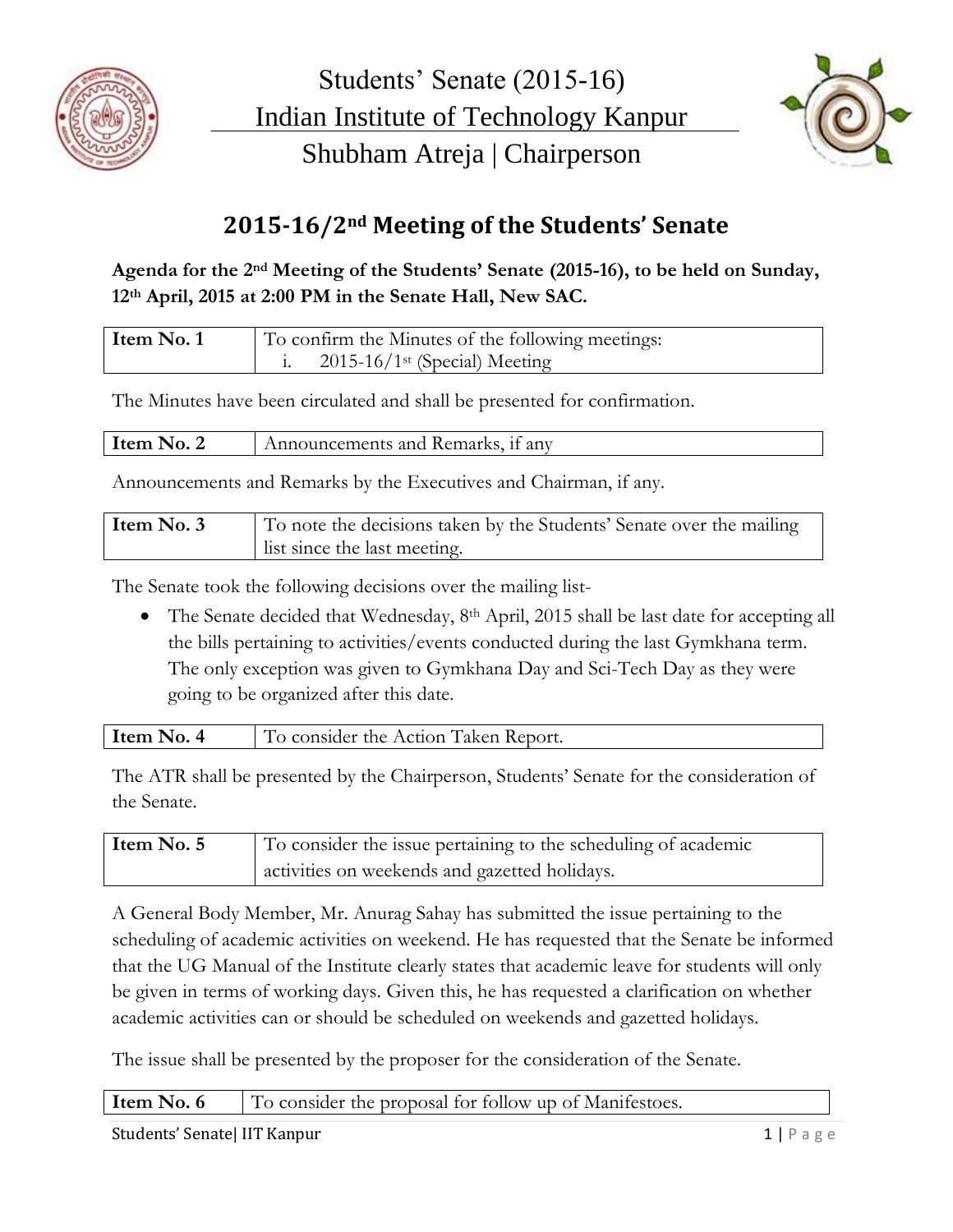



The proposal shall be presented by the proposer, Senator, UG Y13, Mr. Vedant Goenka for the consideration of the Senate.

| Item No. 7 | To consider the proposal for a "Red Book" for the Senate. |
|------------|-----------------------------------------------------------|
|            |                                                           |

The proposal shall be presented by the proposer, Senator, UG Y12, Mr. Sabyasachi Verma for the consideration of the Senate.

| Item No. 8 | To consider the issue pertaining to the enforcement of anti-drug laws |
|------------|-----------------------------------------------------------------------|
|            | against the increasing use of Marijuana on campus.                    |

Mr. Abhishek Singh (Senator, UG Y11) has submitted an issue pertaining to the enforcement of anti-drug laws on campus. The issue shall be presented by him for the consideration of the Senate. The e-mail is appended below.

IIT Kanpur campus has witnessed increase in use of Marijuana (popularly known as Ganja) and this is gradually developing as a cult symbol among student community.

Narcotic Drugs and Psychotropic Substances Act (India) states as follows: Any person who contravenes any provision of this Act or any rule or order made or condition of license granted thereunder, cultivates any cannabis plant; or produces, manufactures, possesses, sells, purchases, transports, imports inter-State, exports inter-State or uses cannabis, shall be punishable:

where such contravention relates to ganja or the cultivation of cannabis plant, with rigorous imprisonment for a term which may extend to five years and shall also be liable to fine which may extend to fifty thousand rupees;

This agenda is not about banning consumption but about enforcement of this act of parliament before this become a subject of media debates. We want senate to discuss the agenda and conclude with feasible solutions which could help mitigating this problem and make the campus drugs-free. Abhishek

A General Body Member, Mr. Aravind M. (through Mr. Arun Karthik B.) has submitted an issue pertaining to mails from Vivekanand Samiti. The General Body Member shall present the issue for the consideration of the Senate.

| Item No. 10 | To consider the proposed names for the faculty members of the |
|-------------|---------------------------------------------------------------|
|             | <b>Festival Advisory Committee (Antaragni).</b>               |

The Festival Coordinator, Antaragni'15 shall present this item for the consideration of the Senate.

Students' Senate| IIT Kanpur 2 | P a g e 2 | P a g e 2 | P a g e 2 | P a g e 2 | P a g e 2 | P a g e 2 | P a g e 2 | P a g e 2 | P a g e 2 | P a g e 2 | P a g e 2 | P a g e 2 | P a g e 2 | P a g e 2 | P a g e 2 | P a g e 2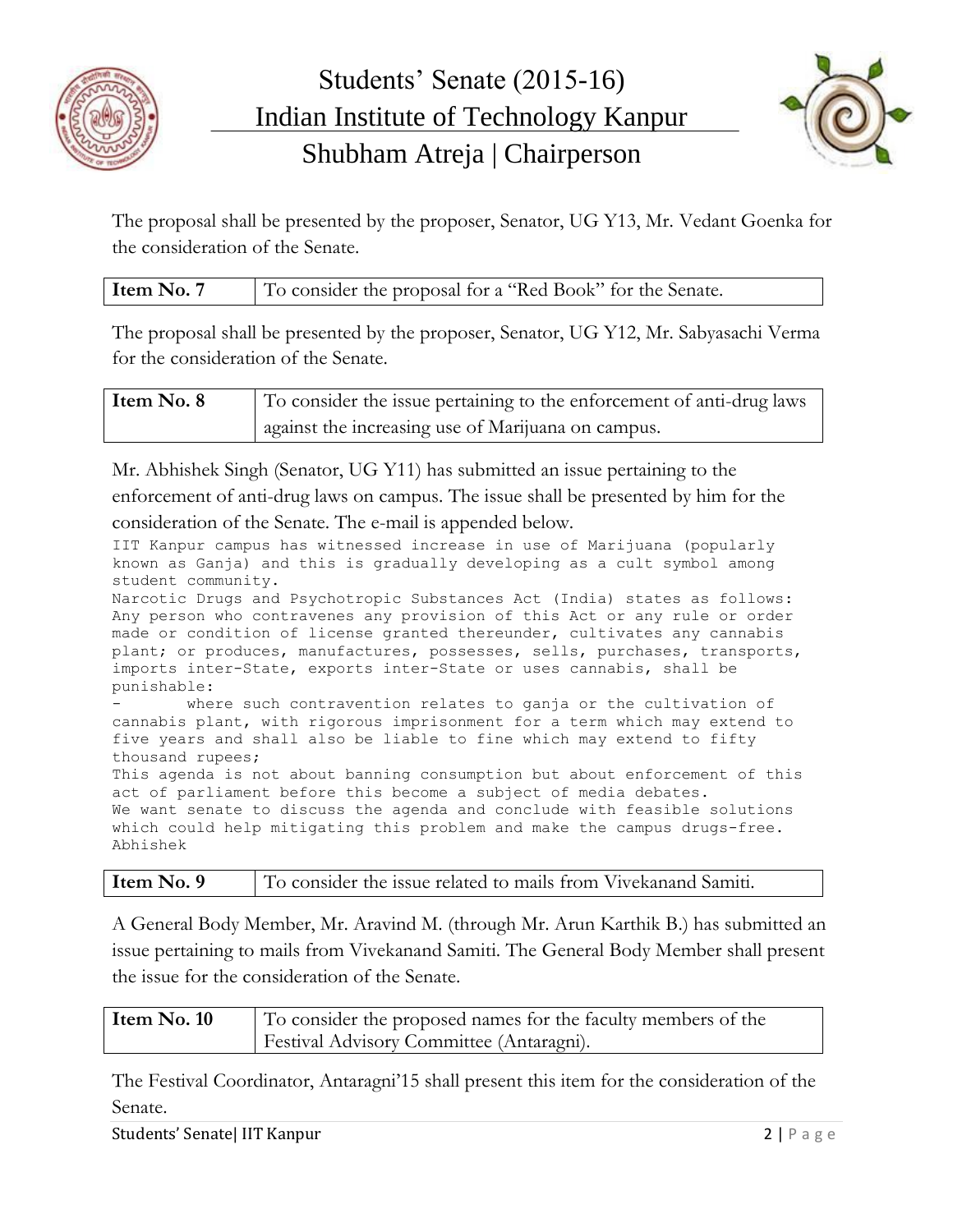



## **Item No. 11** To consider the issue pertaining to Health Centre.

Senator, UG Y13, Mr. Ashutosh Ranka has submitted an issue pertaining to the Health Center of the Institute. The proposal shall be presented by him for consideration of the Senate.

| Item | the contract of the contract of the contract of the contract of the contract of the contract of the contract of |
|------|-----------------------------------------------------------------------------------------------------------------|
| .12  | consider the issue pertaining to $PE/c$ .                                                                       |

The issue shall be presented by the proposer, Senator, UG Y13, Mr. Ashutosh Ranka for the consideration of the Senate.

| Item No. 13 | To consider the end term report and charge handover of Finance |
|-------------|----------------------------------------------------------------|
|             | Convener                                                       |

The outgoing Finance Convener, Vibhu M. Bajpai shall present his end-term report for the consideration of the Senate. He shall then hand over the charge to the incoming Finance Convener, Sabyasachi Verma.

| Item No. 14 | To consider the Budget for the year 2015-16 |
|-------------|---------------------------------------------|
|             |                                             |

The Finance Convener shall present the Budget for the Gymkhana Year 2015-16 as proposed by the Finance Committee for the consideration of the Senate.

**Item No. 15** To consider the proposal regarding student representatives to the Women Cell of the Institute.

Senator, UG Y13, Mr. Samyak Jain has submitted an issue pertaining to the student representation in the Women Cell of the Institute. The proposal shall be presented by him for consideration of the Senate.

The Chair of the committee, Mr. Samarth Bansal has submitted the report of the committee. The report shall be presented by him on behalf of the committee for the consideration of the Senate.

| books available in the reserved section of Library. | Item No. 17 | To consider an update on the proposal for increasing the number of |
|-----------------------------------------------------|-------------|--------------------------------------------------------------------|
|-----------------------------------------------------|-------------|--------------------------------------------------------------------|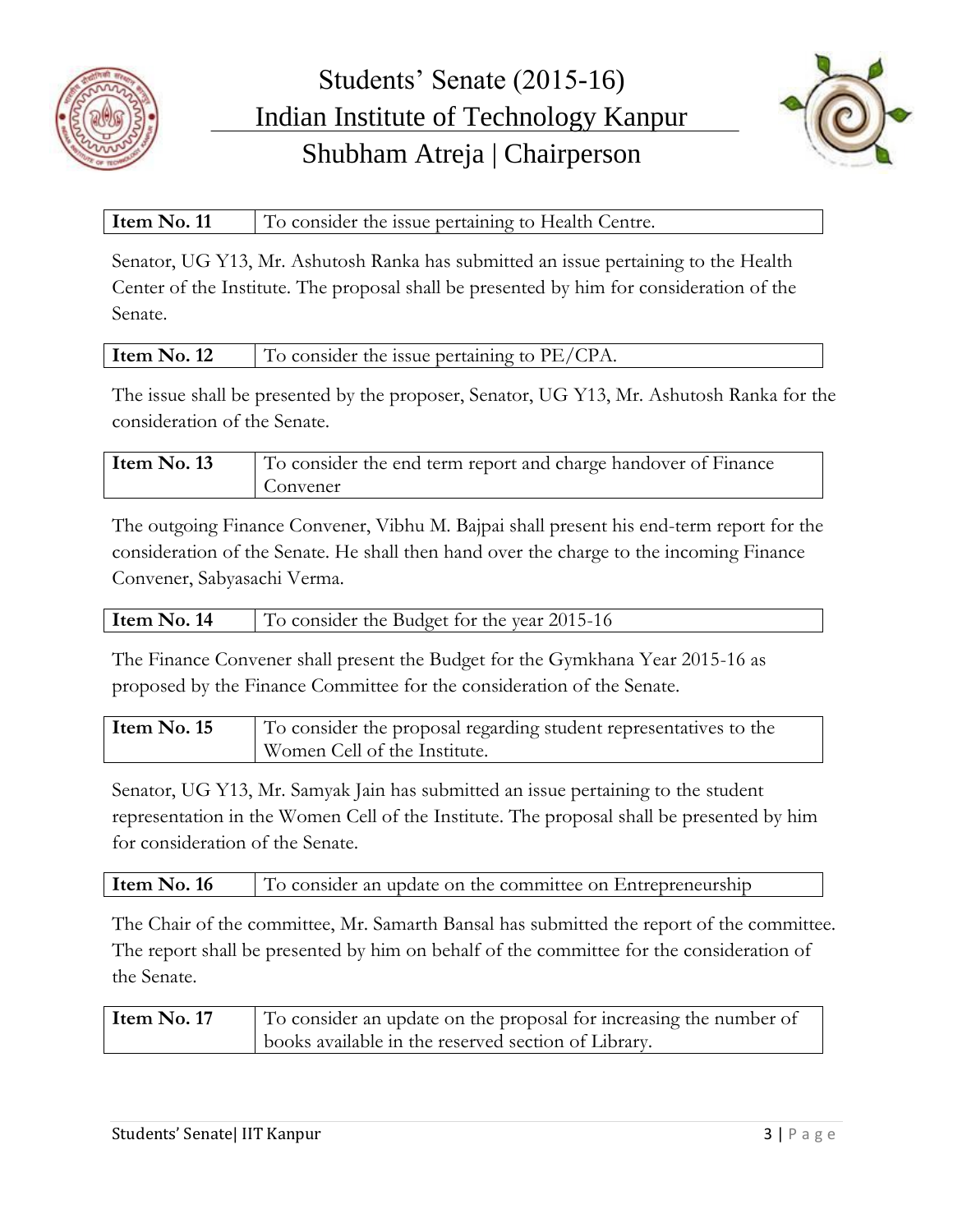



The Student's Senate in its first meeting 2015-16 had constituted a committee. The convener of the committee, Ms. Richa Agrawal (UG Girls' Representative), shall present an update for the consideration of the Senate.

| Item No. 18 | To consider an update on the proposal for an Intra campus mini bus |
|-------------|--------------------------------------------------------------------|
|             | service.                                                           |

The President, Student's Gymkhana shall provide an update on the proposal for the consideration of the Senate.

| Item No. 19 | To consider the final report of the ad-hoc subcommittee constituted |
|-------------|---------------------------------------------------------------------|
|             | to look into automation in the processes of the Students' Gymkhana. |

The automation committee was constituted in the 2014-15/5th Meeting of the Senate to look into the processes of the Students' Gymkhana and suggest methods by which they may be automated. The Convener of the committee, Mr. Gautam Pratap Singh submitted a preliminary report in 2014-15/6<sup>th</sup> Meeting of the Senate. The final recommendations of the committee shall be presented by him for the consideration of the Senate.

| Item No. 20<br>To consider the post conduction report of Techkriti'15. |
|------------------------------------------------------------------------|
|------------------------------------------------------------------------|

The report shall be presented by the Festival Coordinator, Techkriti'15 for the consideration of the Senate.

The Chairperson, Students' Senate shall present the recommendations of the various panels for the core team of Techkriti'16 for the consideration of the Senate.

| Item No. 22 | To consider the proposed names for the core team of Antaragni'15. |  |
|-------------|-------------------------------------------------------------------|--|
|-------------|-------------------------------------------------------------------|--|

The panel for Head, Web, Antaragni'15 has proposed the name of Mr. Amit Kumar (13096) for the post.

| Item $No. 23$ | To consider the issue pertaining to the MoUs signed by Techkriti'15 |
|---------------|---------------------------------------------------------------------|
|               | team after the deadline.                                            |

A few MoUs were received by the Techkriti'15 team after the last date of signing the MoUs which is the Friday before the Festival. These MoUs were not included in the preconduction report since the deals were accepted after the report was presented. The